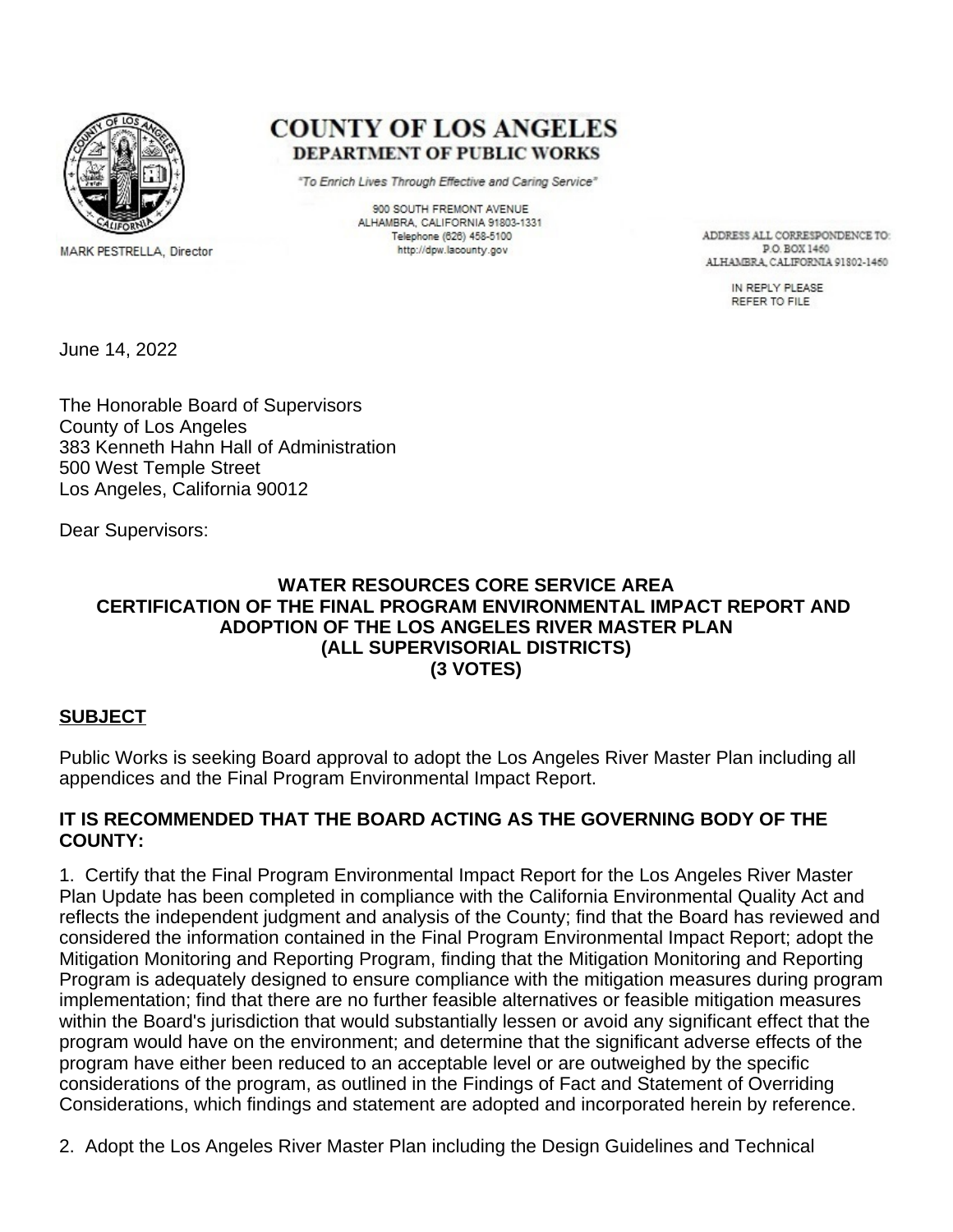Documents, which will supersede the 1996 Los Angeles River Master Plan and its Landscape Guidelines.

3. Find the delegation of authority to update the Design Guidelines is not a project under the California Environmental Quality Act pursuant to Section 21065 of the Public Resource Code and Section 15378(b) of the State California Environmental Quality Act Guidelines.

4. Delegate authority to the Director of Public Works or his designee to take the following actions to comply with California Environmental Quality Act in connection with the delegated authority to update and/or revise the Design Guidelines for the Los Angeles River Master Plan: (a) determine whether a proposed revision to the Design Guidelines is exempt from the California Environmental Quality Act or within the scope of a previous finding of exemption; and/or (b) determine whether a proposed revision to the Design Guidelines is within the scope of the Los Angeles River Master Plan Program Environmental Impact Report.

5. Delegate authority to the Director of Public Works or his designee to update and/or revise the Design Guidelines for the Los Angeles River Master Plan, consistent with the purposes and goals of the Los Angeles River Master Plan, as the Director deems necessary or appropriate to advance the goals of the Los Angeles River Master Plan, subject to the delegation included above under the California Environmental Quality Act.

IT IS RECOMMENDED THAT THE BOARD ACTING AS THE GOVERNING BODY OF THE LOS ANGELES COUNTY FLOOD CONTROL DISTRICT:

1. Consider the Final Program Environmental Impact Report for the Los Angeles River Master Plan, prepared by the County of Los Angeles as lead agency for the project; certify that the Board has independently reviewed and considered the information contained in the Final Program Environmental Impact Report and reached its own conclusions regarding the environmental effects of the Los Angeles County Flood Control District's approvals related to the project as shown in the Final Program Environmental Impact Report; adopt the Mitigation Monitoring and Reporting Program within the District's jurisdiction, finding that the Mitigation Monitoring and Reporting Program is adequately designed to ensure compliance with the mitigation measures during program implementation; find that there are no further feasible alternatives or feasible mitigation measures within the District's jurisdiction that would substantially lessen or avoid any significant effect that the program would have on the environment; and determine that the significant adverse effects of the project have either been reduced to an acceptable level or are outweighed by the specific considerations of the program, as outlined in the Findings of Fact and Statement of Overriding Considerations, which findings and statement are adopted and incorporated herein by reference as applicable.

2. Authorize the Chief Engineer of the Los Angeles County Flood Control District or his designee to utilize the Los Angeles River Master Plan, including the Design Guidelines to the Los Angeles River Master Plan, to establish standards and conditions in connection with Flood Control District permits, leases, agreements, and other discretionary actions related to projects along the Los Angeles River within the jurisdiction of the Los Angeles County Flood Control District, consistent with the objectives of the Los Angeles County Flood Control District.

3. Find the delegation of authority to utilize updated Design Guidelines for the Los Angeles River Master Plan is not a project under the California Environmental Quality Act pursuant to Section 21065 of the Public Resource Code and Section 15378(b) of the State California Environmental Quality Act Guidelines.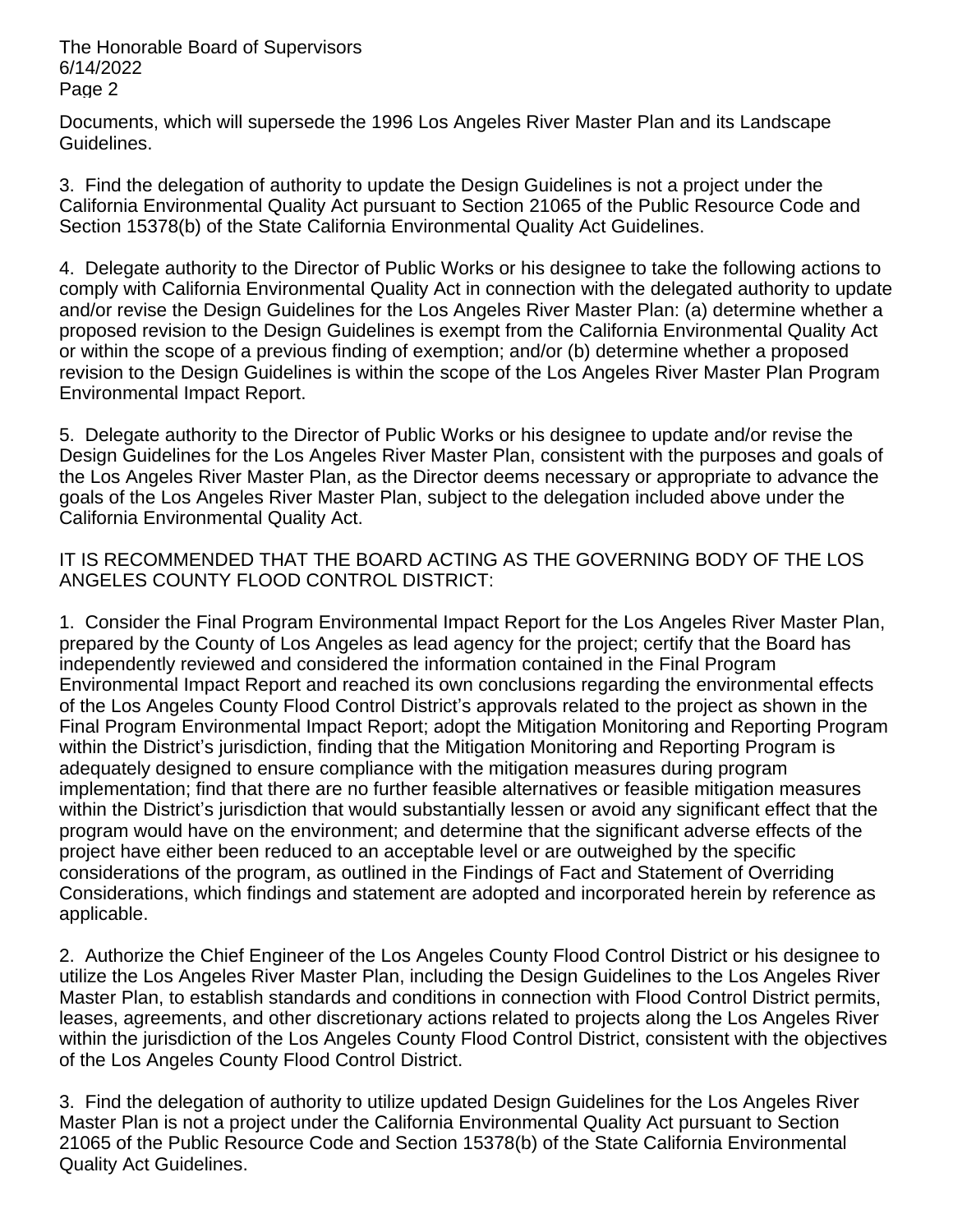4. Delegate authority to the Chief Engineer of the Los Angeles County Flood Control District or his designee to take the following actions to comply with California Environmental Quality Act in connection with the delegated authority to utilize Design Guidelines that have been updated by the County: (a) determine whether the updated Design Guidelines are exempt from the California Environmental Quality Act or are within the scope of a previous finding of exemption; (b) determine whether the updated Design Guidelines for the Los Angeles River Master Plan are within the scope of the Los Angeles River Master Plan Program Environmental Impact Report.

5. Delegate authority to the Chief Engineer of the Los Angeles County Flood Control District or his designee to utilize the Design Guidelines for the Los Angeles River Master Plan as updated by the County, to establish standards and conditions in connection with Flood Control District permits, leases, agreements, and other discretionary actions related to projects along the Los Angeles River consistent with the objectives of the Los Angeles County Flood Control District.

# **PURPOSE/JUSTIFICATION OF RECOMMENDED ACTION**

The Los Angeles River is a critical component of the Los Angeles County Flood Control District's flood control system for the Los Angeles County region and serves as a link between communities. The Los Angeles River also presents an opportunity for new open space and recreation and has the potential to become a more significant asset to surrounding cities and communities along the river's entire length of 51 miles.

In 1991, Los Angeles County Public Works convened a committee of over 50 local stakeholders to develop the 1996 Los Angeles River Master Plan (LARMP). Since then, many organizations and public agencies have led other planning efforts focusing on various river segments, inspired by the original LARMP, that promotes utilization of the river as an asset to adjacent communities.

Additionally, in recent years, many social, economic, and environmental issues have risen within our communities that require thoughtful consideration in the planning of future public amenities along the Los Angeles River. These critical issues include equity, workforce development, affordable housing, safety, access, environmental justice, water quality, and cultural identity among others. For these reasons, it became necessary to update the 1996 plan to address these modern-day issues as well as to link the various individual efforts along the 51 miles of the river system into a single, comprehensive plan through a transparent, data driven, and community-based process.

On October 18, 2016, the Board of Supervisors approved Motion No. 16-5168 and directed Public Works to work with both stakeholders and communities along the 51-miles of the river to update the LARMP. For nearly 3 years, from 2018 to 2021, Public Works committed significant resources towards this effort. A 41-member steering committee was formed, consisting of agencies, organizations, and leaders representing diverse perspectives of the community. This group of community leaders and technical experts met regularly (open to the public) to review, discuss, and provide input on the plan's development with respect to water, people, and environment.

An internal County team was formed to ensure the plan's goals and actions are aligned and consistent with many other County programs and initiatives including those related to parks and open space, art and culture, sustainability, and affordable housing. The internal County team was comprised of representatives from all five Supervisorial Districts, County departments, and agencies including: Arts and Culture; Chief Executive Office; Chief Sustainability Office; Health Services; Natural History Museum; Parks and Recreation; Public Works; and Regional Planning. Additionally,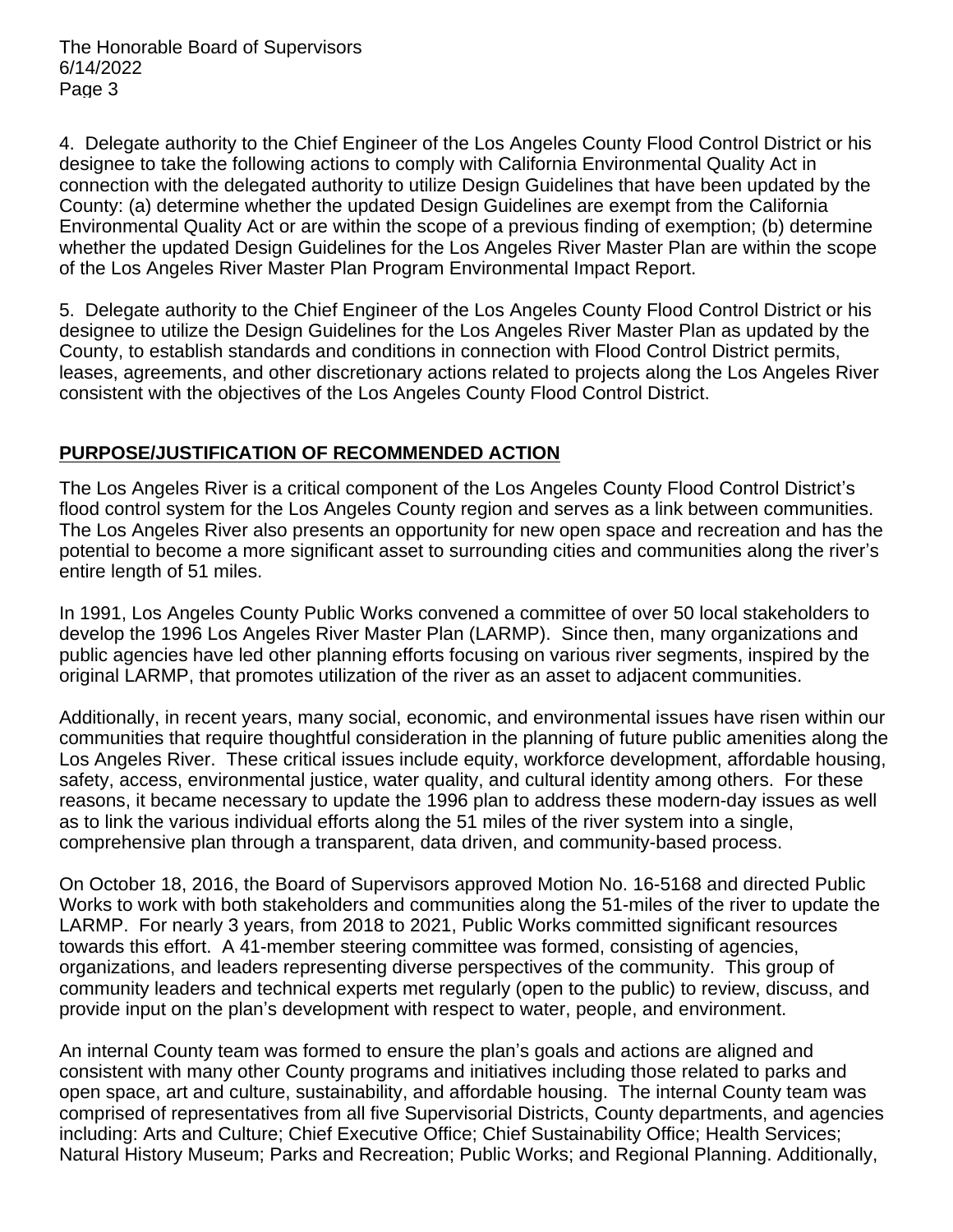as the plan evolved, we similarly engaged with Consumer and Business Affairs, Public Health, Public Social Services, and the Los Angeles Homeless Services Authority. Consequently, the master plan identifies actions in its implementation matrix to be implemented by each of these County departments and agencies.

Recognizing the importance of public participation, Public Works launched a robust and multi-faceted community engagement program in English and Spanish to provide opportunities, in traditional and non-traditional forms, for the public to express their visions and concerns toward the river. Highlights include 13 community meetings with 1,300 attendees; a Youth Summit with 800 high school students; a Native American Panel discussion; 1,650 digital surveys, and over 5,500 telephone town hall participants. A community partnership program was also established in which the County partnered with ten community-based organizations to incorporate the master plan's outreach efforts into various events such as community clean-up events, art exhibits, and workshops.

Community engagement also featured an extensive digital presence through the project's website, social media posts, e-mail blasts, and an eight-part River Story video series, all of which resulted in nearly 1 million digital impressions. The larivermasterplan.org website served as the main source for plan information including the public draft, fact sheets, activity books for children, presentations, community meeting summaries, technical data/analysis, and surveys. The scope and multi-layered approach for community engagement provided access and allowed the County to engage with a variety of demographics and generations throughout different phases of the plan's development.

On January 13, 2021, a virtual press conference was held to announce the release of the Draft Plan and to initiate the public review comment period. Following the press conference, the Draft Plan was posted online at www.larivermasterplan.org and was available for public comment for 120-days until the comment period closed on May 13, 2021. A virtual community meeting was held on April 21, 2021, to provide the public an overview of the Draft Plan and for Public Works to respond to questions and comments.

In January 2022, Public Works completed its review of all public comments, received and finalized the plan (in English and Spanish) and enclosed Appendix Volumes I and II. The final documents were posted online on May 18, 2022.

The purpose of the recommended actions related to the County is to approve the final LARMP Update including all appendices, certify the final Program Environmental Impact Report (PEIR) document, make necessary findings pursuant to California Environmental Quality Act (CEQA), and to request delegated authority to approve appropriate updates and revisions to Appendix Volume I - Design Guidelines.

The purpose of the recommended actions related to the District is to authorize Public Works, on behalf of the District, to use the LARMP Update to develop and implement standards and conditions in connection with District permits, leases, agreements, and other discretionary actions related to projects along the Los Angeles River within the jurisdiction of the District, consistent with the objectives of the District.

### **Implementation of Strategic Plan Goals**

These recommendations support County Strategic Plan Goal II. Foster Vibrant and Resilient Communities: Strategy II.1 - Drive Economic and Workforce Development in the County and Strategy II.3 - Make Environmental Sustainability our Daily Reality by supporting strategies, programs, and infrastructure projects near and adjacent to the Los Angeles River that will support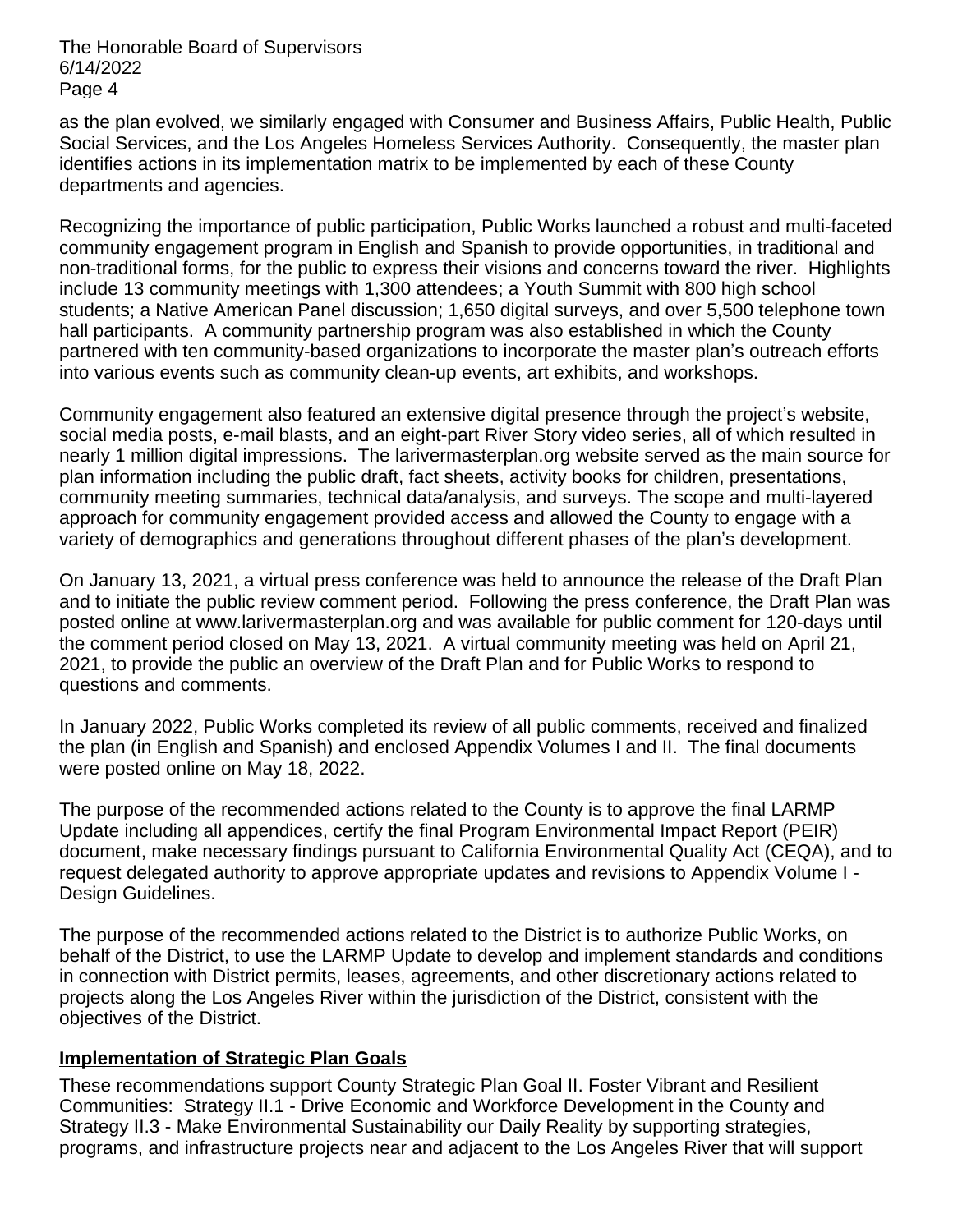the County's workforce development efforts, create resilient communities that can respond to environmental and natural hazards, expand access to recreational and cultural opportunities along the river, and promote active and healthy lifestyles for underserved communities in a built-out environment.

# **FISCAL IMPACT/FINANCING**

The final plan will identify strategies, programs, and project opportunity sites to achieve effective and collaborative planning for multi-benefit improvements along the Los Angeles River over the next 25 years. The plan would also be used to set standards and conditions for future activities and projects within Los Angeles County Flood Control right-of-way and as guidance for planning and design of best management practices specific to improvements near and adjacent to the Los Angeles River.

The District's Flood Fund B07 may be considered for future projects along the Los Angeles River that further the objectives of the District during the annual budgeting process if sufficient funding is available. The County will further evaluate projects to determine its role and participation and will return to the Board for approval and to execute any necessary agreements for specific projects between the County and other parties.

# **FACTS AND PROVISIONS/LEGAL REQUIREMENTS**

On October 18, 2016, a motion was passed by Chair Hilda Solis and Supervisor Sheila Kuehl to direct Public Works to establish a 41-member steering committee comprised of regional agencies, city leaders, nonprofit and community groups, and interested stakeholders to update the 1996 Los Angeles River Master Plan. In addition, Public Works was directed to establish a working group of County departments to coordinate County input on the LARMP Update.

On April 4, 2017, the Board delegated authority to Public Works to enter into Memoranda of Understanding (MOU) with interested organizations and agencies for information-sharing and collaboration in regard to the LARMP Update. Public Works entered into one MOU with the Mountains Recreation and Conservation Authority for collaboration with the Upper Los Angeles River and Tributaries Working Group.

On January 9, 2018, Public Works entered into a MOU with the County of Los Angeles Department of Parks and Recreation (DPR) to utilize DPR's As-Needed Consultant Services Master Agreement to obtain the necessary consultant support to develop the LARMP Update.

Public Works provided quarterly progress updates to the Board as well as regular updates to both the Los Angeles River Cooperation Committee and the Implementation Advisory Group who convene regular stakeholder meetings for planning along the Upper Los Angeles River and Lower Los Angeles River reaches, respectively.

The preliminary cost for the County and other public, private, and non-profit agencies and organizations to implement all of the plan's site- and system-based improvements is estimated to range from \$19 billion to \$24 billion over the next 25 years. Additionally, ongoing operation and maintenance costs for both infrastructure and open space amenities is estimated to range from \$1.5 million to \$3 million per river mile annually. These costs will be further refined as project details become known based on future site-specific technical analyses, feasibility studies, and design.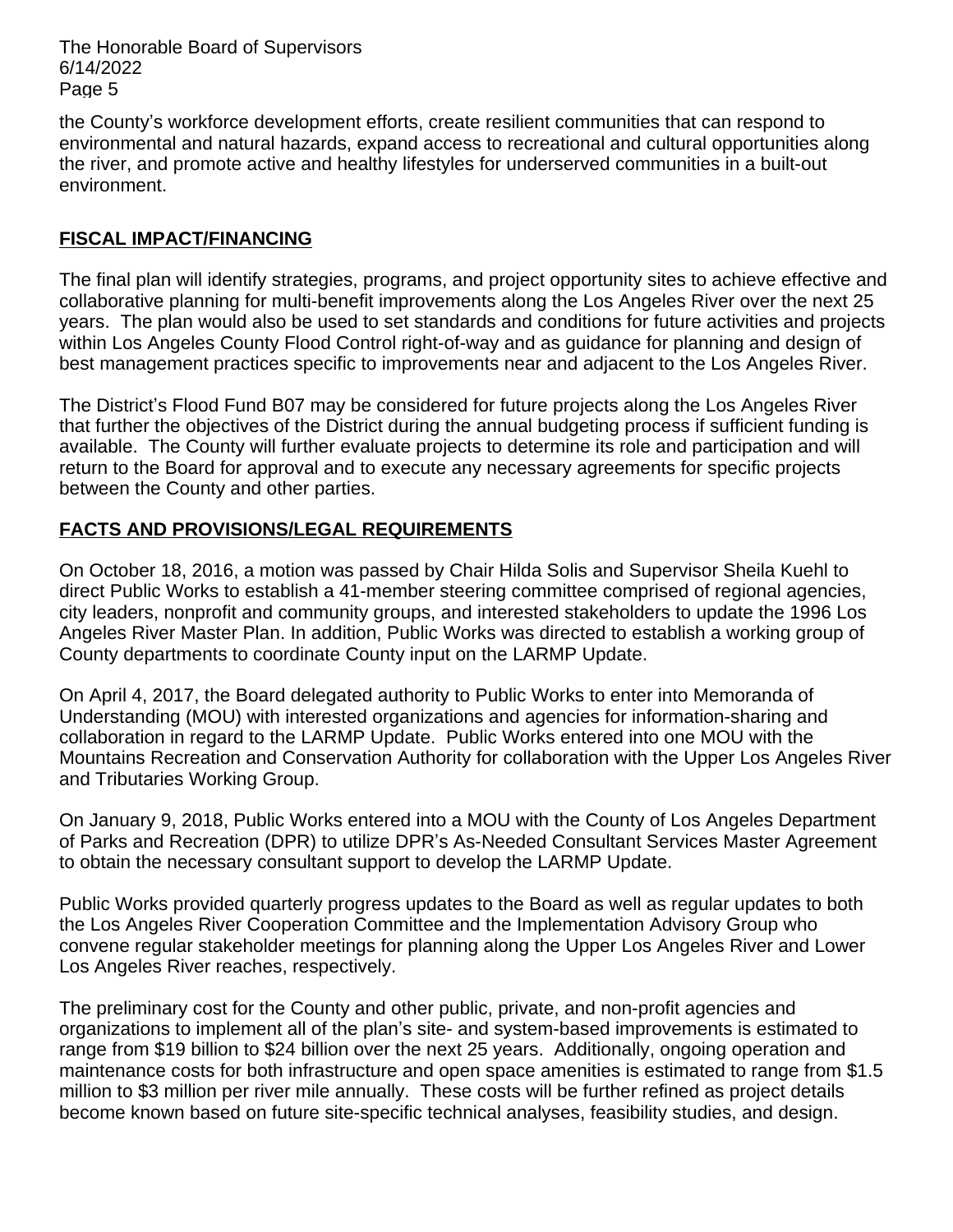## **ENVIRONMENTAL DOCUMENTATION**

Delegation of authority to the Chief Engineer of the Los Angeles County Flood Control District and the Director of Public Works to comply with CEQA, on behalf of the County and District, in connection with the delegated authority to adopt updated Design Guidelines, and to adopt Design Guidelines as updated by the County, and to utilize the updated Design Guidelines for the LARMP to establish standards and conditions in connection with District permits, leases, agreements, and other discretionary actions related to projects along the Los Angeles River consistent with the objectives of the District in the future is not considered a project under the CEQA pursuant to Section 21065 of the Public Resources Code and Section 15378(b) of the State CEQA Guidelines. Prior to approving any activity that would be considered a project under CEQA, appropriate findings will be made by the Director of Public Works for the County and the Chief Engineer of the District consistent with the delegations herein.

Public Works, acting on behalf of the County acknowledged that implementation of the LARMP Update could result in potentially significant environmental effects and therefore decided to prepare a PEIR to identify and examine likely environmental effects of the LARMP Update on a programmatic level to inform decision-making in a comprehensive manner. Acting on behalf of the County as lead agency, Public Works has prepared a Final PEIR for the LARMP Update in compliance with the CEQA, California Public Resources Code [PRC] Section 21000, et seq.) and the State CEQA Guidelines (California Code of Regulations, Title 14, Chapter 3) to evaluate and disclose the potential environmental impacts associated with implementation of the proposed LARMP Update.

While the PEIR provides a program-level CEQA analysis for the LARMP Update, all subsequent projects proposed under the LARMP Update will be examined in light of this PEIR to determine whether subsequent or new CEQA documentation must be prepared (State CEQA Guidelines Section 15168 (c)(2).

The proposed Project as described and analyzed in the PEIR includes two typical projects, six kit of part categories, and the overall implementation of the LARMP Update over a 25-year horizon period, including the LARMP Update Design Guidelines.

A Draft PEIR was completed and released for public review on February 1, 2021, and Public Works initiated a 45-day public comment period by filing a Notice of Completion and Notice of Availability with the State Clearinghouse (SCH No. 2020070128). In response to requests from the public, the review period was extended to May 13, 2021, which resulted in a total review period of 101-days. Notification of the availability of the Draft PEIR was prepared pursuant to State CEQA Guideline Section 15087, and accordingly the notice was published in newspapers, including the Glendale Independent, Grunion Gazette, L.A. Watts Times, Long Beach Press Telegram, Paramount Journal, Los Angeles Times, Excelsior LA, The Canyon News, Monterey Park Press, The Downey Patriot, The Signal Tribune, South Bay Daily Breeze, and in Spanish publications including La Opinion, Los Angeles Times en Español (Hoy Los Angeles), Los Angeles Daily News; posted at libraries open to the public; directly mailed to owners and occupants of properties contiguous to the parcels on which the project is located; e-mailed to interested parties; and posted on social media. The Draft PEIR was also made available on the County's website at https://pw.lacounty.gov/go/larmpceqa.

In addition to receiving public comments, a public meeting to inform interested parties about the Draft PEIR's analysis of the project and to gather input from interested persons and agencies on the content of the Draft PEIR. Due to the ongoing restrictions under State of California Executive Order N-33-20, an online public meeting on the Draft PEIR was held was held on March 3, 2021, with over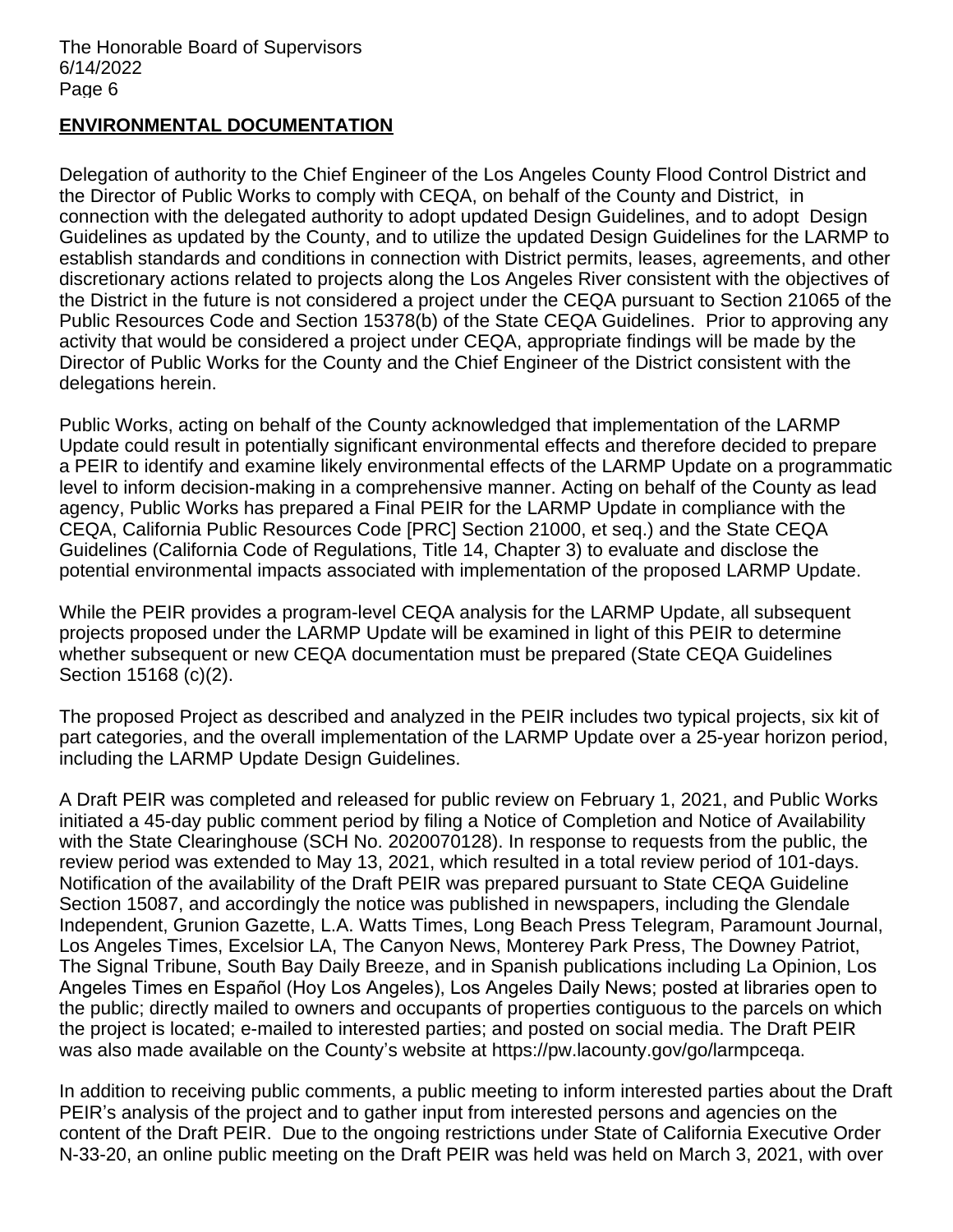400 participants.

One hundred and forty-five written comment letters were received during the public review period and 57 oral comments received during the public meeting also received a formal response. Common themes raised in the comments were related to gentrification and affordable housing, homelessness and displacement, safety, and general impacts to the river channel including biological resources (i.e., birds) and flood control. Responses to the written and oral comments are included in the Final PEIR. Responses to all comments received from public agencies were sent to those agencies pursuant to Section 21092.5. All interested stakeholders were notified of the Final PEIR via e-mail and through publication in newspapers.

All tribal cultural resources consultation requirements of CEQA have been met and documented. On May 20, 2020, the County sent letters via certified mail to five Native American tribal leaders traditionally affiliated with the geographical area of the project and have requested notification of County projects under Assembly Bill 52. The Fernandeño Tataviam Band of Mission Indians and Gabrieleño Band of Mission Indians—Kizh Nation requested formal consultation. After separate consultations with each Tribe, consultation was concluded through agreement. A description of the consultation process is included in Chapter 3.17 Tribal Cultural Resources, Section 3.17.3.1 of the Draft PEIR.

The Final PEIR consists of the Draft PEIR, Response to Comments, Clarifications and Modifications, and Appendices. The Final PEIR, Findings of Fact, Statement of Overriding Considerations, and Mitigation Monitoring and Reporting Program have been prepared in compliance with CEQA and are on file with the Clerk of the Board of Supervisors. A copy of the Final PEIR, Findings of Fact, Statement of Overriding Considerations, and Mitigation Monitoring and Reporting Program are also available online at https://pw.lacounty.gov/go/larmpceqa or at Los Angeles County Public Works, at 900 South Fremont Avenue, 11th Floor, Alhambra, California 91803. As stated in the PEIR and Findings of Fact and Statement of Overriding Considerations, the project will result in unavoidable significant impacts in the areas of aesthetics, air quality, cultural resources, greenhouse gas emissions, land use and planning, noise, public services, recreation, transportation, tribal cultural resources, utilities/services systems, and wildfire (when carried out by the County) and aesthetics; air quality; biological resources; geology, soils, and paleontological resources; hazards and hazardous materials; hydrology and water quality; land use and planning; noise; public services; recreation; transportation; utilities/service systems; and wildfire (when not carried out by the County), but such impacts have been reduced to the extent feasible, and the benefits of the proposed project, some of which include but are not limited to increasing open space, reducing flood risk and adding flood resilience measures, water conservation and increasing local water resources, providing jobs and training, promoting species biodiversity and establishing habitat areas with native vegetation, providing support for persons experiencing homelessness and increase housing stability/affordable housing, promoting active transportation, improving water quality and helping cities and other agencies achieve water quality compliance, enhance Los Angeles County's arts and cultural assets, providing equitable access to the Los Angeles River and other open space amenities, developing multi-benefit facilities, and increase community awareness and engagement for County river projects, outweigh these unavoidable adverse impacts.

The Mitigation Monitoring and Reporting Program provided with the Final PEIR has been adequately designed to ensure compliance with the mitigation measures during project implementation for both the County and District. The impact determinations under CEQA for the LARMP Update are applicable to all 18 jurisdictions in the study area, including the County and non-County jurisdictions (17 cities). Significant environmental effects of the program that can be avoided or reduced to a lessthan-significant level if the mitigation measures identified in the Final PEIR are implemented, except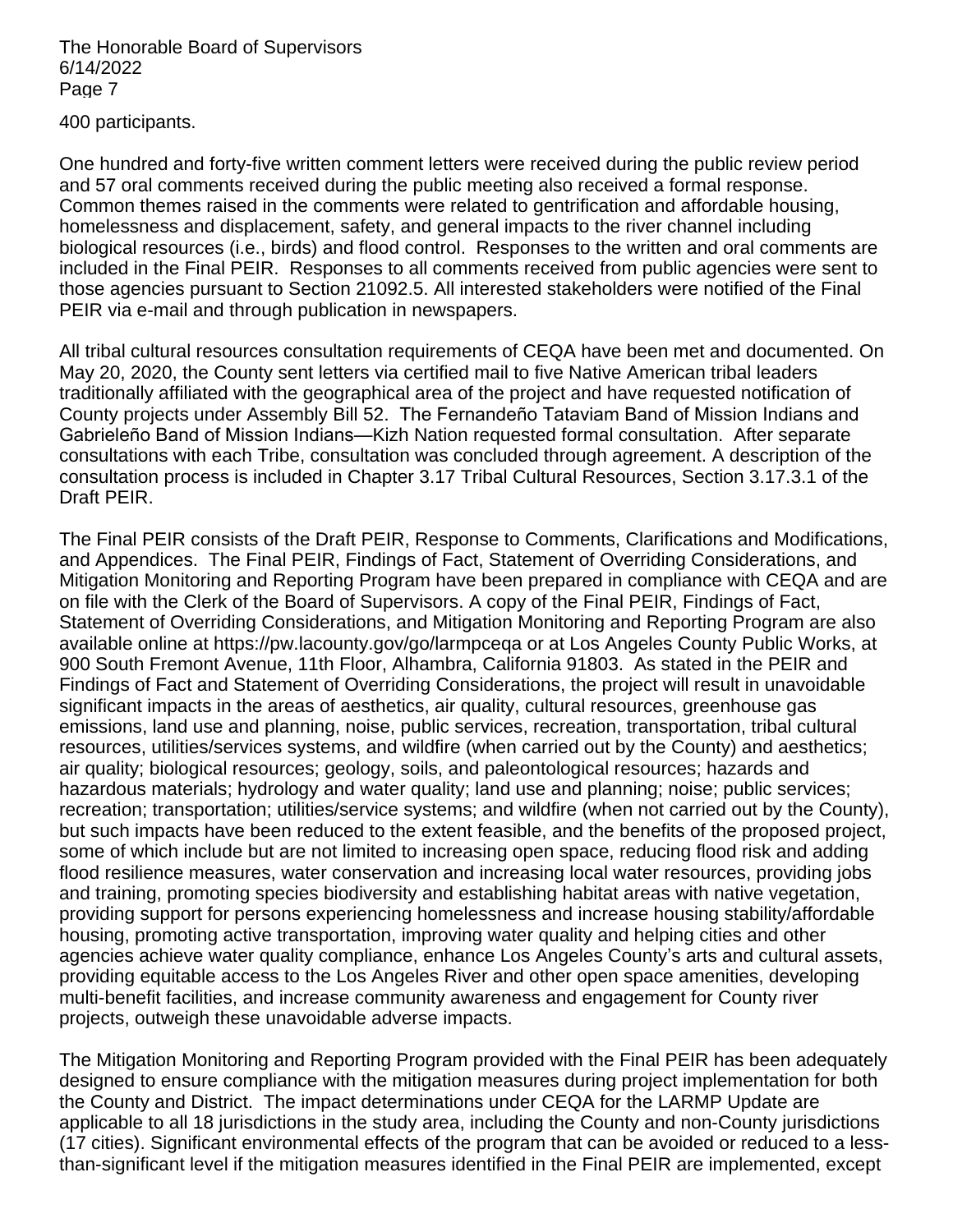for potential significant impacts that may be unavoidable for the environmental resource areas, which are described above. These mitigation measures will be implemented for subsequent projects that are carried out by the County, but because some later activities under the LARMP Update would not be carried out by the County, the County cannot enforce or guarantee that the mitigation measures would be incorporated. Therefore, where this PEIR concludes a less-than-significant with mitigation impact for later activities carried out by the County, the impact would be significant and unavoidable when these activities are not carried out by the County for the resource areas described above. However, such changes and alterations are within the responsibility and jurisdiction of another public agency, and such changes can and should be adopted by such other agency. However, as explained in the Final PEIR, Findings of Fact, and Statement of Overriding Considerations, such unavoidable significant impacts for subsequent projects that are carried out by the County have been reduced to the extent feasible, and the benefits of the proposed program outweigh these unavoidable adverse impacts.

The location of documents and other materials constituting the record of the proceedings upon which the Board's decision on behalf of both the County and District is based in this matter, on behalf of the County and District, is the Los Angeles County Public Works at 900 South Fremont Avenue, 11th Floor, Alhambra, California 91803. The custodian of such documents and records is the Assistant Deputy Director of Stormwater Quality Division, Los Angeles County Public Works.

The Project is not exempt from payment by the County of a fee to the California Department of Fish and Wildlife to defray the costs of fish and wildlife protection and management incurred by the California Department of Fish and Wildlife.

Upon the Board's certification of the Final LARMP PEIR and approval of the other recommended actions, Public Works will file Notices of Determination (NODs) with the County Clerk for both the County and District in accordance with Section 21152 of the California Public Resources Code, post the NODs to its website in accordance with Section 21092.2 and the County and District will pay the required fees in the amount of \$3,614.25 and \$75.00, respectively. Public Works will also file NODs with the State Clearinghouse pursuant to California PRC Section 21092.2.

### **IMPACT ON CURRENT SERVICES (OR PROJECTS)**

There will be no negative impact on current services.

### **CONCLUSION**

Please return one adopted copy of this letter to Public Works, Stormwater Planning Division.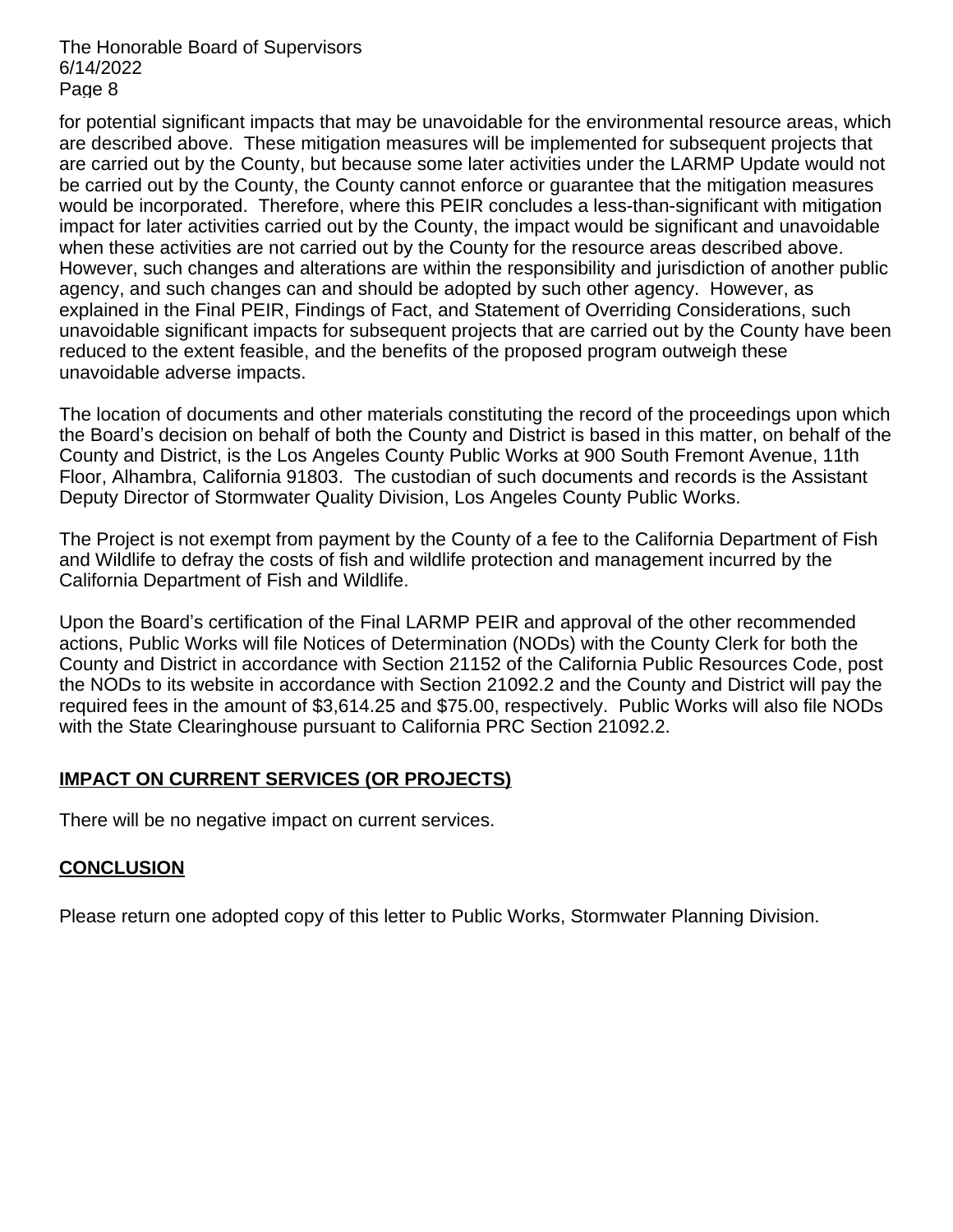Respectfully submitted,

M Finelle

MARK PESTRELLA, PE **Director** 

MP:CTH:tr

c: Chief Executive Office (Chia-Ann Yen) County Counsel (Lauren Dods, Mark Yanai) Executive Office